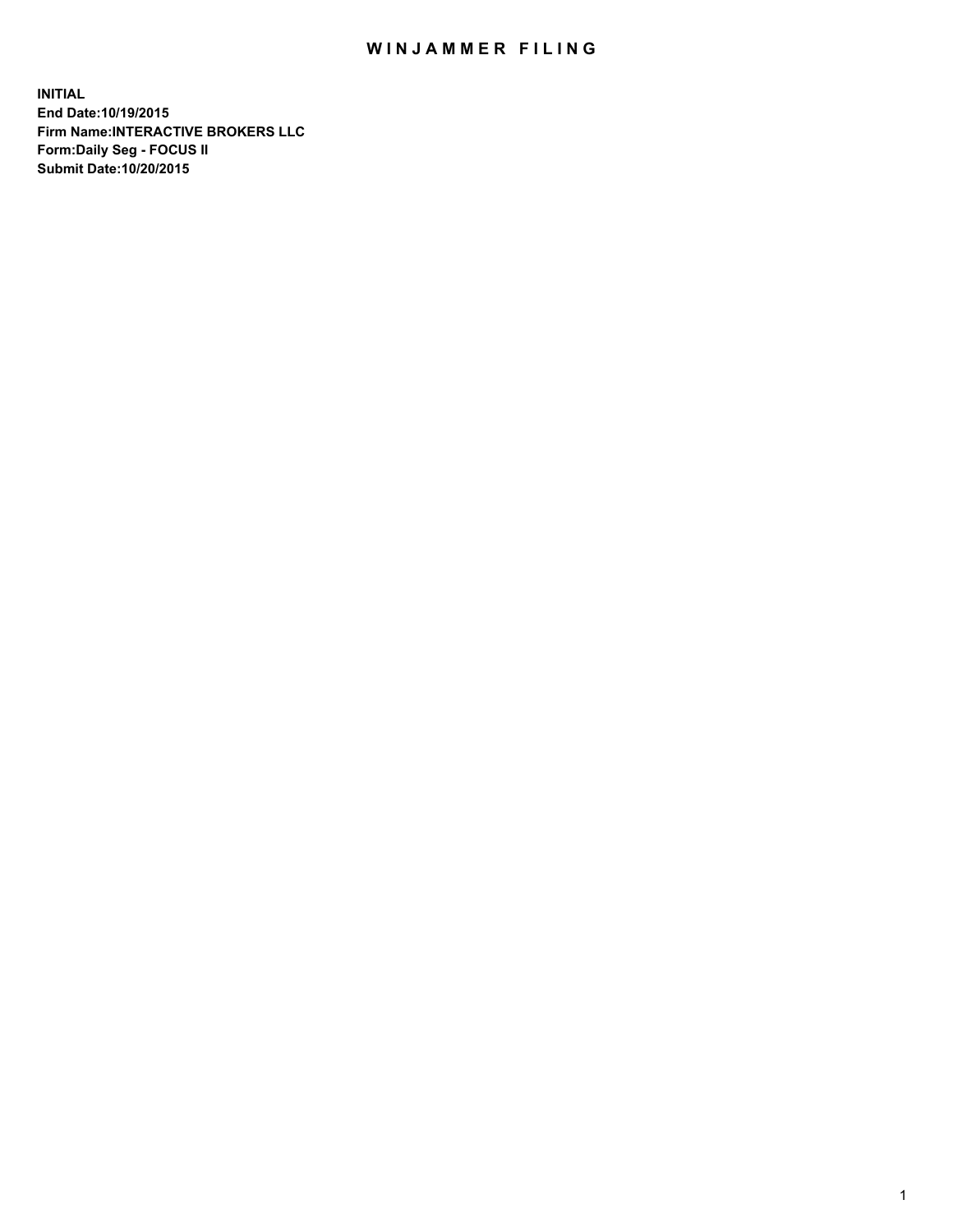## **INITIAL End Date:10/19/2015 Firm Name:INTERACTIVE BROKERS LLC Form:Daily Seg - FOCUS II Submit Date:10/20/2015 Daily Segregation - Cover Page**

| Name of Company<br><b>Contact Name</b><br><b>Contact Phone Number</b><br><b>Contact Email Address</b>                                                                                                                                                                                                                         | <b>INTERACTIVE BROKERS LLC</b><br><b>Alex Parker</b><br>203-618-7738<br>aparker@interactivebrokers.com |
|-------------------------------------------------------------------------------------------------------------------------------------------------------------------------------------------------------------------------------------------------------------------------------------------------------------------------------|--------------------------------------------------------------------------------------------------------|
| FCM's Customer Segregated Funds Residual Interest Target (choose one):<br>a. Minimum dollar amount: ; or<br>b. Minimum percentage of customer segregated funds required:% ; or<br>c. Dollar amount range between: and; or<br>d. Percentage range of customer segregated funds required between:% and%.                        | <u>0</u><br><u>155,000,000 245,000,000</u><br>00                                                       |
| FCM's Customer Secured Amount Funds Residual Interest Target (choose one):<br>a. Minimum dollar amount: ; or<br>b. Minimum percentage of customer secured funds required:% ; or<br>c. Dollar amount range between: and; or<br>d. Percentage range of customer secured funds required between: % and %.                        | $\overline{\mathbf{0}}$<br>80,000,000 120,000,000<br>00                                                |
| FCM's Cleared Swaps Customer Collateral Residual Interest Target (choose one):<br>a. Minimum dollar amount: ; or<br>b. Minimum percentage of cleared swaps customer collateral required:%; or<br>c. Dollar amount range between: and; or<br>d. Percentage range of cleared swaps customer collateral required between:% and%. | <u>0</u><br>0 <sub>0</sub><br><u>00</u>                                                                |

Attach supporting documents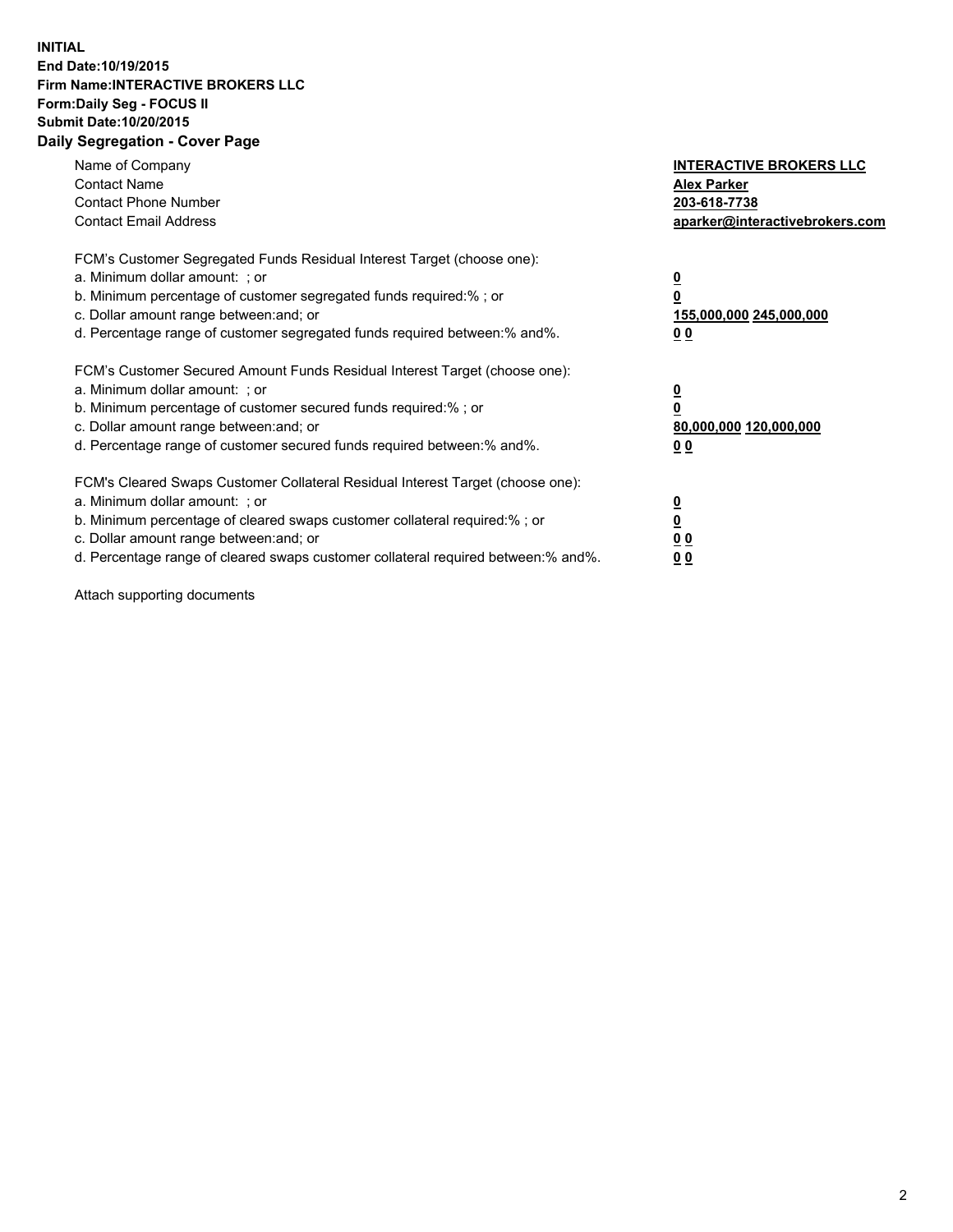## **INITIAL End Date:10/19/2015 Firm Name:INTERACTIVE BROKERS LLC Form:Daily Seg - FOCUS II Submit Date:10/20/2015 Daily Segregation - Secured Amounts**

|     | Daily Ocglegation - Occuled Amounts                                                         |                                  |
|-----|---------------------------------------------------------------------------------------------|----------------------------------|
|     | Foreign Futures and Foreign Options Secured Amounts                                         |                                  |
|     | Amount required to be set aside pursuant to law, rule or regulation of a foreign            | $0$ [7305]                       |
|     | government or a rule of a self-regulatory organization authorized thereunder                |                                  |
| 1.  | Net ledger balance - Foreign Futures and Foreign Option Trading - All Customers             |                                  |
|     | A. Cash                                                                                     | 341,554,253 [7315]               |
|     | B. Securities (at market)                                                                   | $0$ [7317]                       |
| 2.  | Net unrealized profit (loss) in open futures contracts traded on a foreign board of trade   | -14,256,692 <sup>[7325]</sup>    |
| 3.  | Exchange traded options                                                                     |                                  |
|     | a. Market value of open option contracts purchased on a foreign board of trade              | 47,702 [7335]                    |
|     | b. Market value of open contracts granted (sold) on a foreign board of trade                | $-42,412$ [7337]                 |
| 4.  | Net equity (deficit) (add lines 1.2. and 3.)                                                | 327,302,851 [7345]               |
| 5.  | Account liquidating to a deficit and account with a debit balances - gross amount           | 2,492,839 [7351]                 |
|     | Less: amount offset by customer owned securities                                            | 0 [7352] 2,492,839 [7354]        |
| 6.  | Amount required to be set aside as the secured amount - Net Liquidating Equity              | 329,795,690 [7355]               |
|     | Method (add lines 4 and 5)                                                                  |                                  |
| 7.  | Greater of amount required to be set aside pursuant to foreign jurisdiction (above) or line | 329,795,690 [7360]               |
|     | 6.                                                                                          |                                  |
|     | FUNDS DEPOSITED IN SEPARATE REGULATION 30.7 ACCOUNTS                                        |                                  |
| 1.  | Cash in banks                                                                               |                                  |
|     | A. Banks located in the United States                                                       | 2,100,149 [7500]                 |
|     | B. Other banks qualified under Regulation 30.7                                              | 0 [7520] 2,100,149 [7530]        |
| 2.  | Securities                                                                                  |                                  |
|     | A. In safekeeping with banks located in the United States                                   | 358,787,190 [7540]               |
|     | B. In safekeeping with other banks qualified under Regulation 30.7                          | 0 [7560] 358,787,190 [7570]      |
| 3.  | Equities with registered futures commission merchants                                       |                                  |
|     | A. Cash                                                                                     | $0$ [7580]                       |
|     | <b>B.</b> Securities                                                                        | $0$ [7590]                       |
|     | C. Unrealized gain (loss) on open futures contracts                                         | $0$ [7600]                       |
|     | D. Value of long option contracts                                                           | $0$ [7610]                       |
|     | E. Value of short option contracts                                                          | 0 [7615] 0 [7620]                |
| 4.  | Amounts held by clearing organizations of foreign boards of trade                           |                                  |
|     | A. Cash                                                                                     | $0$ [7640]                       |
|     | <b>B.</b> Securities                                                                        | $0$ [7650]                       |
|     | C. Amount due to (from) clearing organization - daily variation                             | $0$ [7660]                       |
|     | D. Value of long option contracts                                                           | $0$ [7670]                       |
| 5.  | E. Value of short option contracts                                                          | 0 [7675] 0 [7680]                |
|     | Amounts held by members of foreign boards of trade<br>A. Cash                               | 102,140,434 [7700]               |
|     | <b>B.</b> Securities                                                                        | $0$ [7710]                       |
|     | C. Unrealized gain (loss) on open futures contracts                                         | -7,368,672 [7720]                |
|     | D. Value of long option contracts                                                           | 47,710 [7730]                    |
|     | E. Value of short option contracts                                                          | -42,412 [7735] 94,777,060 [7740] |
| 6.  | Amounts with other depositories designated by a foreign board of trade                      | 0 [7760]                         |
| 7.  | Segregated funds on hand                                                                    | $0$ [7765]                       |
| 8.  | Total funds in separate section 30.7 accounts                                               | 455,664,399 [7770]               |
| 9.  | Excess (deficiency) Set Aside for Secured Amount (subtract line 7 Secured Statement         | 125,868,709 [7380]               |
|     | Page 1 from Line 8)                                                                         |                                  |
| 10. | Management Target Amount for Excess funds in separate section 30.7 accounts                 | 80,000,000 [7780]                |
| 11. | Excess (deficiency) funds in separate 30.7 accounts over (under) Management Target          | 45,868,709 [7785]                |
|     |                                                                                             |                                  |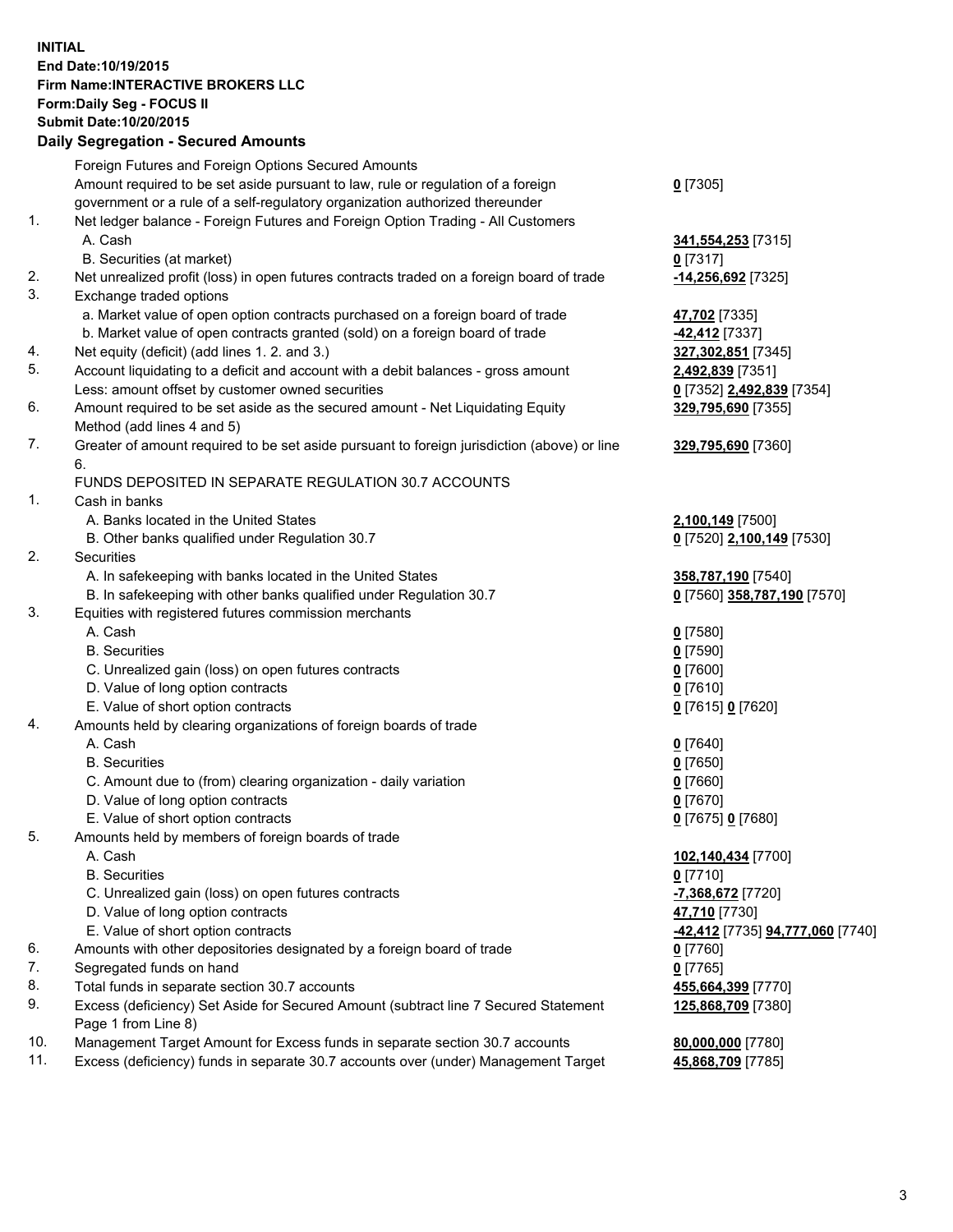**INITIAL End Date:10/19/2015 Firm Name:INTERACTIVE BROKERS LLC Form:Daily Seg - FOCUS II Submit Date:10/20/2015 Daily Segregation - Segregation Statement** SEGREGATION REQUIREMENTS(Section 4d(2) of the CEAct) 1. Net ledger balance A. Cash **2,644,954,864** [7010] B. Securities (at market) **0** [7020] 2. Net unrealized profit (loss) in open futures contracts traded on a contract market **-88,075,810** [7030] 3. Exchange traded options A. Add market value of open option contracts purchased on a contract market **63,798,863** [7032] B. Deduct market value of open option contracts granted (sold) on a contract market **-120,737,018** [7033] 4. Net equity (deficit) (add lines 1, 2 and 3) **2,499,940,899** [7040] 5. Accounts liquidating to a deficit and accounts with debit balances - gross amount **88,877** [7045] Less: amount offset by customer securities **0** [7047] **88,877** [7050] 6. Amount required to be segregated (add lines 4 and 5) **2,500,029,776** [7060] FUNDS IN SEGREGATED ACCOUNTS 7. Deposited in segregated funds bank accounts A. Cash **203,098,747** [7070] B. Securities representing investments of customers' funds (at market) **1,545,418,853** [7080] C. Securities held for particular customers or option customers in lieu of cash (at market) **0** [7090] 8. Margins on deposit with derivatives clearing organizations of contract markets A. Cash **21,028,638** [7100] B. Securities representing investments of customers' funds (at market) **1,034,272,908** [7110] C. Securities held for particular customers or option customers in lieu of cash (at market) **0** [7120] 9. Net settlement from (to) derivatives clearing organizations of contract markets **-2,584,412** [7130] 10. Exchange traded options A. Value of open long option contracts **63,787,563** [7132] B. Value of open short option contracts **-120,725,802** [7133] 11. Net equities with other FCMs A. Net liquidating equity **0** [7140] B. Securities representing investments of customers' funds (at market) **0** [7160] C. Securities held for particular customers or option customers in lieu of cash (at market) **0** [7170] 12. Segregated funds on hand **0** [7150] 13. Total amount in segregation (add lines 7 through 12) **2,744,296,495** [7180] 14. Excess (deficiency) funds in segregation (subtract line 6 from line 13) **244,266,719** [7190] 15. Management Target Amount for Excess funds in segregation **155,000,000** [7194]

16. Excess (deficiency) funds in segregation over (under) Management Target Amount Excess

**89,266,719** [7198]